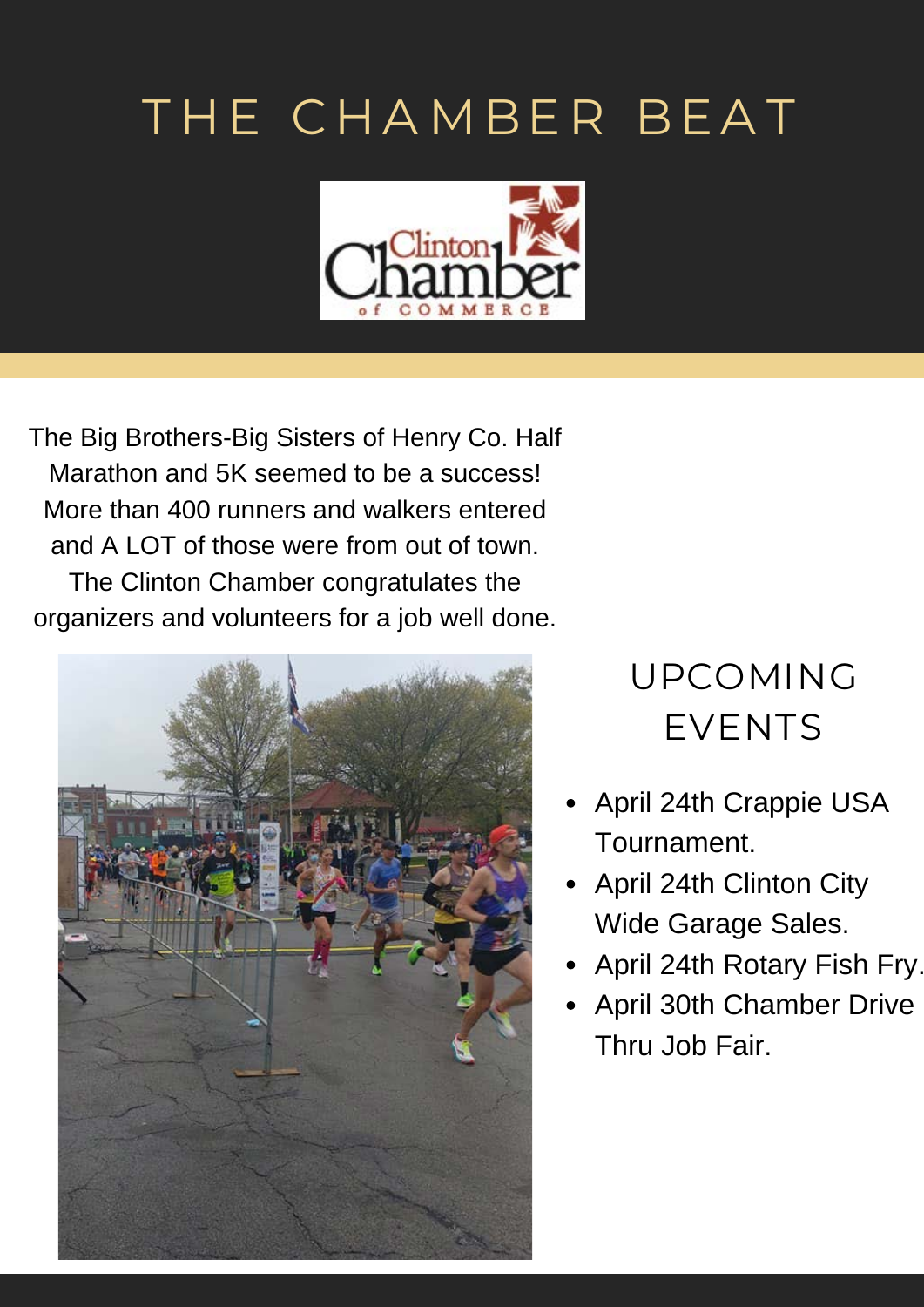# WELCOME NEW **CHAMBER MEMBERS**

### H&R Block (Clinton, MO) Silhouettes by



# Andrea





#### **N E W M A P S O F C L I N T O N A N D H E N R Y C O U N T Y**

The new maps of Clinton and Henry Co. arrived Thursday and Spring Hill Press did a great job putting these together. They are free. Just stop by the Chamber at 200 South Main between 8am and 4:30pm and pick one up! They will also be available at our Chamber-member businesses soon.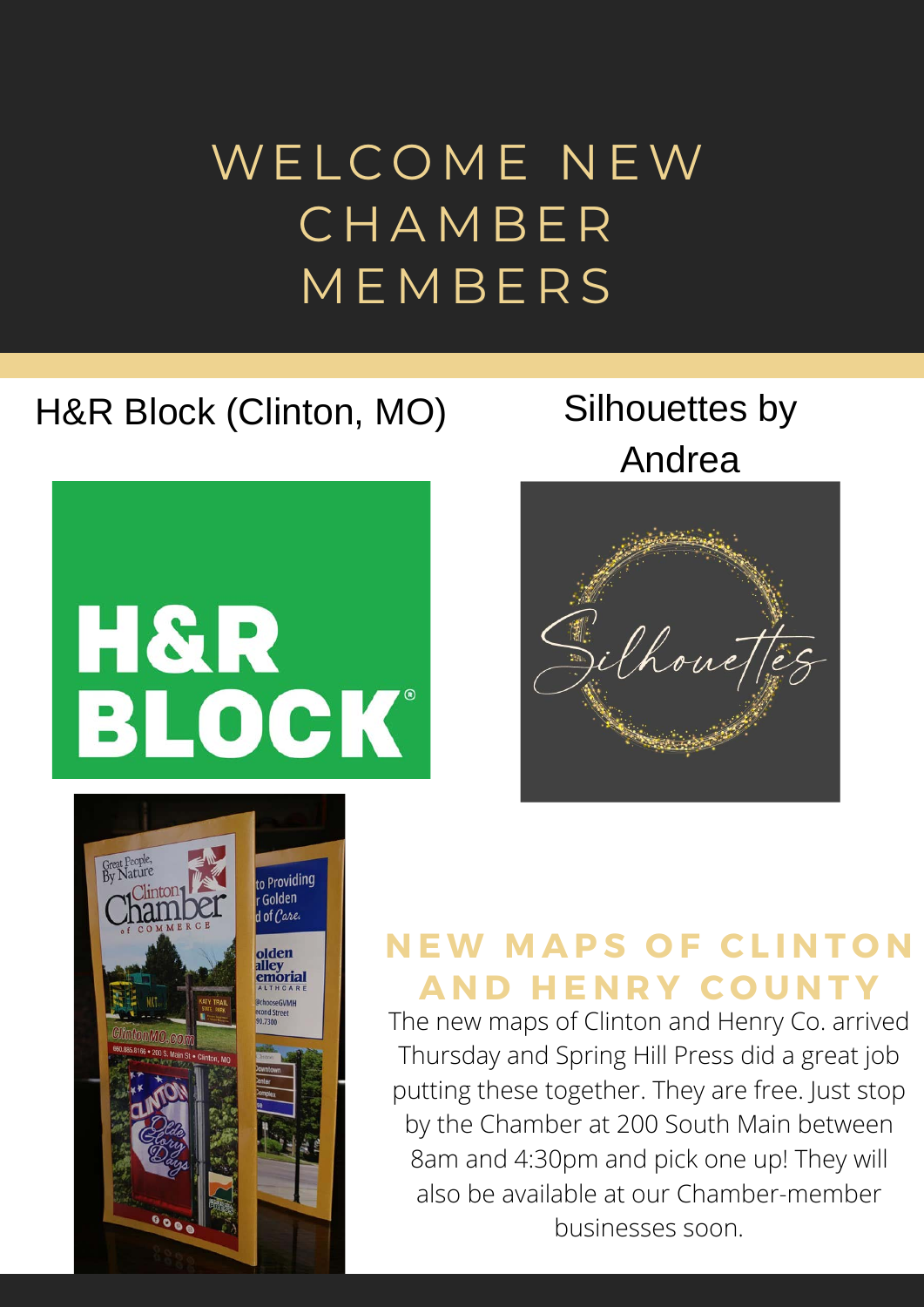# CHAMBER BUSINESS INFO

The Month of the Child Presents From a Father's Heart Charity Event

Saturday, May 1st Clinton will host its From a Father's Heart Charity Event. Through this special event we are able to: ·Celebrate the special bond between a father and child ·Provide fathers an opportunity to make a commitment of time & presence to what matters most … children … and family. ·Model for children the importance of contributing to the community

·Support local organization that give back to children in our community

·Provide scholarships for Clinton School District seniors

This charitable event makes a significant positive impact on our community. It provides a very positive family experience that makes a difference in the lives of individuals; creating bonds, supports, and memories that will last a lifetime. The Event is sponsored by Clinton School District Parents as Teachers, Clinton Early Childhood and other community volunteers and made possible through the generous sponsorship of several community organizations and businesses.

The 2021 From a Father's Heart Charity Event ~ Sock Hop will be held on Saturday, May 1st from 4:00 to 6:30 p.m. at the Cardinal Football Stadium. Tickets can be purchased at Cummings Menswear and the Clinton Early Childhood Building. Ticket prices are \$10.00 per father and daughter (ages 3-12), then an additional \$5.00 for an additional daughter. Tickets are limited and went on sale April 12, 2021.

For more information or to make a donation, please contact the Clinton School District at 885-2237.

#### **BAKE SALE** April 23rd 9am-3pm at

Jefferson Gardens.

All proceeds from this sale will go to the Henry County Memory Fund for their Big Purple Party walk on May 1st.

We are looking for yummy baked good donations, these can be brought the day before or the day of to Jefferson Gardens at 509 W Rogers.

Stop by to indulge your sweet tooth.





#### Grow with Google **Sell Online with Ecommerce Tools**

#### 81% of customers visit your website before doing business with you.

It doesn't matter what goods or services you offer website is an important part of your business' visibility. Learn how to sell your products online. We'll walk through

listing your products for free with Google My Business<br>and Merchant Center. And we'll show you one way to sell<br>on your website, using an E-Commerce store built with Shopify, Plus, learn about more helpful tools to stand out Shopity. Plus, learn about more helpful tools to stand o<br>online, such as Local Opportunity Finder and Grow My<br>Store.

Join Bryan Caplan, National Speaker for Grow with Google, as he walks you through the ins and outs of designer the name you modget in this value-packed<br>virtual class.

#### **SEATS ARE LIMITED SO REGISTER TODAY**





**WEBINAR** 

**DATE** 

Tuesday

June 1, 2021

**TIME** 12:00 PM - 1:00 PM

**NO COST** 

**LOCATION** 

**ONLINE** 

**REGISTER HERE** 



BOGO FREE Sandal! Buy one pair of sandals, get the other pair free! Summer is right around the corner! Stock up and save on sandals for everyone in the family! Shop instores and online now!